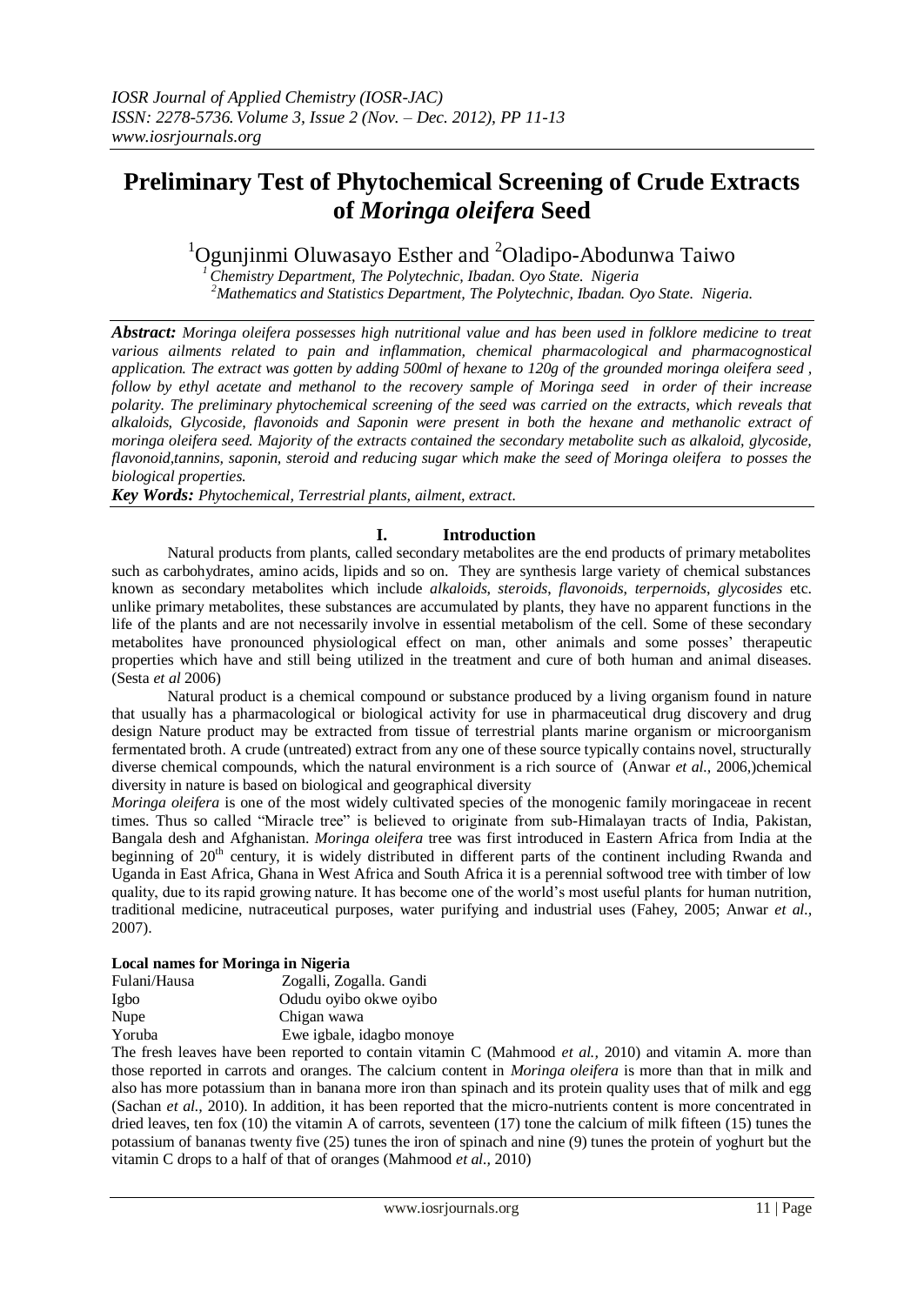Recently researchers have become convinced that the compounds derived from plants for instance, phenolic, flavonoid and antioxidant compounds, do more in preventing different disease. *Moringa* has been found to be a good source of polyphenols and antioxidants, the leaves of M. *oleifera* have various biological activities including anticancer activities, prevention of cardiovascular diseases, Liver disease (Kumar and Pari 2003) antitumor, nervous disorder inflammation digestive disorders, skin disorders and regulation of thyroid status (Bernett *et al.,* 2003).

The leaves are a compound leaf form, with three leaflets arranged on either side of the stem in pairs opposite each other, growing mostly at the branch tips. The leaves are 20 to 70cm long with 8 to 10 pairs of pinnae, each bearing two pairs of opposite elliptic or obovate leaflet (Paliwal *et al.,* 2011).

The fruit is a green three lobed pod that hangs down from the branches and can be 20 to 60cm in length. When dry, it opens into 3 parts. Each pod contain between 12 and 35 seeds (Adebayo *et al.,* 2011) the seeds are round, with brownish semi-permeable seed hulls.

## **II. Material And Method**

The *Moringa* seed used for study was collected immediately after maturation from the botanical garden university of Ibadan Nigeria. The seed species parts were identified in Botanical Department of The University of Ibadan, Nigeria. The fresh fruit was harvested, packed in airtight polyethylene paper it was air dried for four weeks. The seed was manually grounded with mortar and pestle to get the powered form and was sieved for further use.

### **Extraction of the** *moringa oleifera* **seed using hexane, ethyl acetate and methanol**

About 120g of the grounded *moringa oleifera* seed was soaked with 500ml of normal hexane, in a round bottom flask for 7 days follow by ethyl acetate and methanol according to their order of polarity. The solvent was then decanted and concentrated at about 37°c using quick fit. After the concentration the remaining hexane extract was exposed to fresh air to ensure that the remaining solvents evaporated into the atmosphere.

#### **Phytochemical screening of crude extracts of** *Moringa oleifera* **seed**

Alkalold: 0.5g of the extract was warmed with 2ml of  $H_2S_{04}$  for 2 minutes, filtered and was treated with Wagner reagent, which give a reddish brown precipitate coloration. Tannins**:** 0.5g of the crude extract was boiled in 10ml of water in a test tube and then filtered. A few drops of 5% ferric chloride (Fecl<sub>3</sub>) was added and then observed from brownish green or a blue black coloration. Flavonoids: 0.5g of the extract was dissolved in 3ml dilute NaoH, deep green turned lighter with warm persist which indicated the presence of flavonoid. Glycoside: 1ml of extracted in a test tube, 1ml cone  $H_2$ so<sub>4</sub> was added, the mixture was heated in boiling water for 15 minutes fehling solution was then added and the resulting mixture was heated to boiling. A brick-red precipitate indicates the presence of glycosides. Saponin: 0.5g of the extracts was shaken with about 5ml of distilled water and then heated to boil; frothing shows the presence of saponin Resin: 2ml of the extract was added with 2ml of copper actuate solution, the resulting solution was shaken using electric shaker and allowed to separate. A deep green colour was seen followed with persisted frothing. Steroid: Addition of 0.5g of the extract with 2ml of concentrated  $H_2SO_4$  in a test tube. A red colour indicates the presence of a steroidal ring.

### **III. Result And Discussion**

**Table1: Phytochemcial screening of** *Moringa oleifera* **seeds of hexane, ethyl acetate and methanol extracts**

| <b>Extracts</b> |  | Alkaloid   Glycoside   Flavonoid   Saponin | steroidal ring | <b>Tannin</b> | Reducing sugar |
|-----------------|--|--------------------------------------------|----------------|---------------|----------------|
| <b>MOHE</b>     |  |                                            |                |               |                |
| <b>MOEE</b>     |  |                                            |                |               |                |
| <b>MOME</b>     |  |                                            |                |               |                |

**Key**

| MOHE | <i>Moringa oleifera</i> hexane extract        |
|------|-----------------------------------------------|
| MOEE | <i>Moringa oleifera</i> ethyl acetate extract |
| MOME | <i>Moringa oleifera</i> methanolic extract    |
|      | + Positive                                    |
|      |                                               |

Negative

In the phytochemical screening of *moringa oleifera* seed of the hexane and methanolic extracts reducing sugar and tannin were found to be absent whereas in ethylacetate extract, only alkanoid was absent.